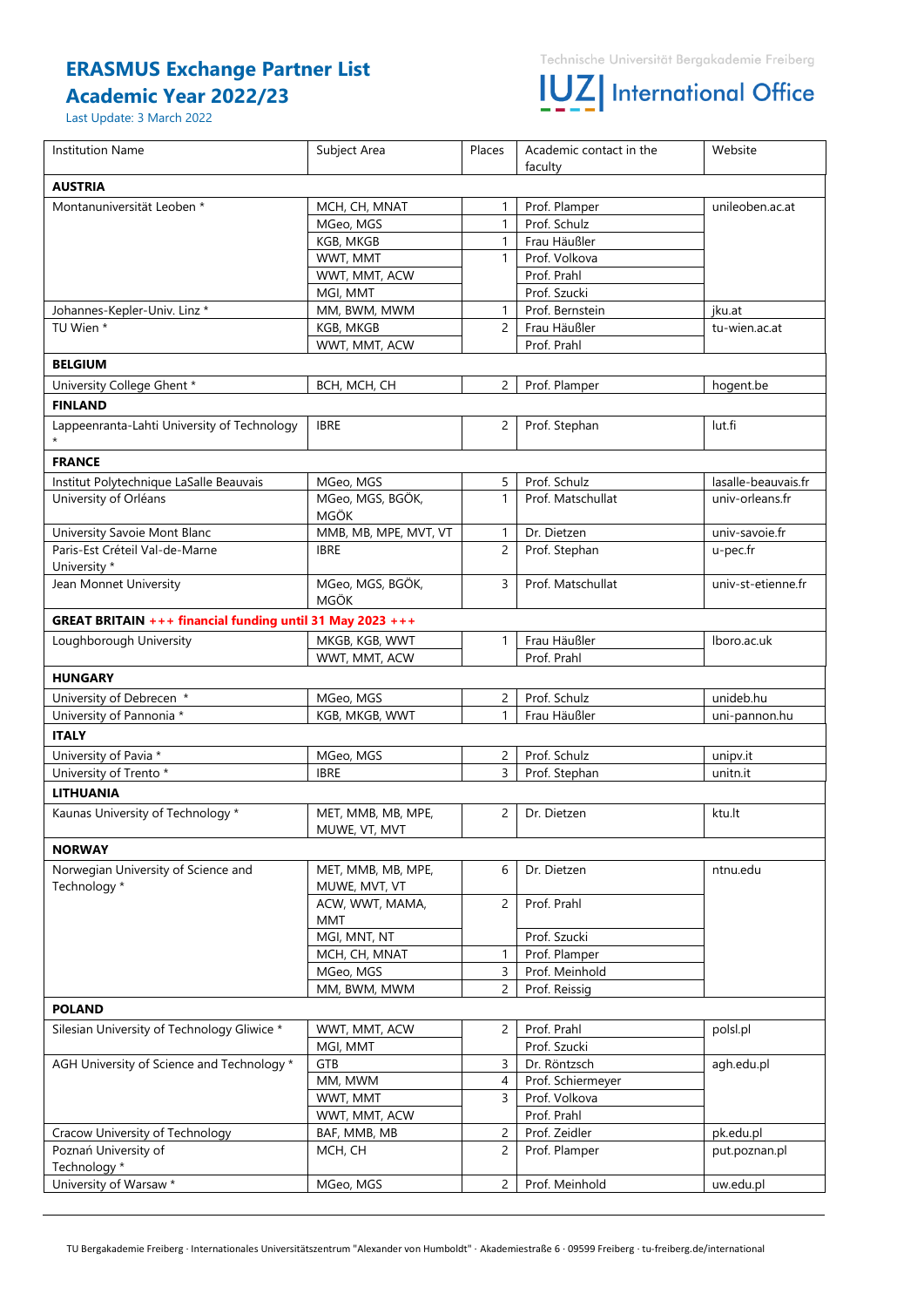| <b>Institution Name</b>                  | Subject Area                        | Places         | Academic contact in the<br>faculty | Website    |  |  |  |
|------------------------------------------|-------------------------------------|----------------|------------------------------------|------------|--|--|--|
| <b>PORTUGAL</b>                          |                                     |                |                                    |            |  |  |  |
| University of Coimbra                    | MGeo, MGS, BGÖK,<br>MGÖK            | $\overline{c}$ | Prof. Matschullat                  | uc.pt      |  |  |  |
| <b>SLOVAKIA</b>                          |                                     |                |                                    |            |  |  |  |
| Pavol Jozef Šafárik University *         | MM, MWM                             | 1              | Prof. Schiermeyer                  | upjs.sk    |  |  |  |
| <b>SLOVENIA</b>                          |                                     |                |                                    |            |  |  |  |
| University of Ljubljana *                | MGeo, MGS, BGÖK,<br>MGÖK            | 1              | Prof. Matschullat                  | uni-lj.si  |  |  |  |
|                                          | BAF, MMB, MB                        | $\overline{2}$ | Prof. Zeidler                      |            |  |  |  |
| <b>SPAIN</b>                             |                                     |                |                                    |            |  |  |  |
| University of Almería*                   | MGeo, MGS                           | 4              | Prof. Meinhold                     | ual.es     |  |  |  |
| Polytechnic University of<br>Catalonia * | BGI, MGI, ACW, WWT,<br>MAMA, MMT    | $\overline{2}$ | Prof. Prahl                        | upc.edu    |  |  |  |
| University of Barcelona                  | <b>MGPHY</b>                        | $\overline{c}$ | Dr. Börner                         | ub.edu     |  |  |  |
| University of the Basque Country *       | MCH, CH, MNAT                       | $\mathbf{1}$   | Prof. Plamper                      | ehu.eus    |  |  |  |
|                                          | NT, MNT                             | 1              | Prof. Joseph                       |            |  |  |  |
| University of León *                     | MGeo, MGS                           | $\overline{c}$ | Prof. Meinhold                     | unileon.es |  |  |  |
| Complutense University of Madrid         | MGeo, MGS                           | $\overline{c}$ | Prof. Meinhold                     | ucm.es     |  |  |  |
| Polytechnic University of Madrid         | MET, MMB, MB, MPE,<br>MUWE, MVT, VT | $\overline{c}$ | Dr. Dietzen                        | upm.es     |  |  |  |
| <b>CZECH REPUBLIC</b>                    |                                     |                |                                    |            |  |  |  |
| Technical University of Ostrava          | MB, BMB, MMB, MPE                   | $\overline{c}$ | Dr. Dietzen                        | vsb.cz     |  |  |  |
| Charles University in Prague *           | MGeo, MGS, BGÖK,<br><b>MGÖK</b>     | 1              | Prof. Matschullat/Prof. Schulz     | cuni.cz    |  |  |  |

\*) language of instruction for some courses English

## **Please note that we expect for the list to grow a little bit as some partner universities have not yet agreed to extend the existing agreement.**



## **How do I apply?**

- Online registration and application until **28 February 2022**
- For registration go to the registration link at: tu-freiberg.de/en/international/erasmus/application (use your university login and password)
- After registration you are sent an e-mail with the login link for *Mobility Online* where you upload your documents for application (see below)

## **Which documents do I need for application?**

- Transcript of Records ('ECTS-Leistungsübersicht' from self-service portal or Transcript of Records from previous education)
- Current proof of enrolment ('Immatrikulationsbescheinigung' from self-service portal)
- Copy of your language certificate (TOEFL or equivalent)
- Short CV and a passport photo
- Study plan (list of planned courses/modules at the host university)

## **For further information please contact:**

Michaela Luft, Akademiestraße 6, R. EG.06 Tel. 03731/39-2580, michaela.luft@iuz.tu-freiberg.de

## **What does Erasmus+ offer me?**

- No tuition fees at partner institutions
- Mobility grant depending on target country (between 490 and 600 EUR/month)
- Recognition of credits gained abroad as fixed in the Learning Agreement
- Stay abroad possible from 3<sup>rd</sup> semester onwards for bachelor and Diplom students
- Stay abroad possible from 1<sup>st</sup> semester onwards for master students